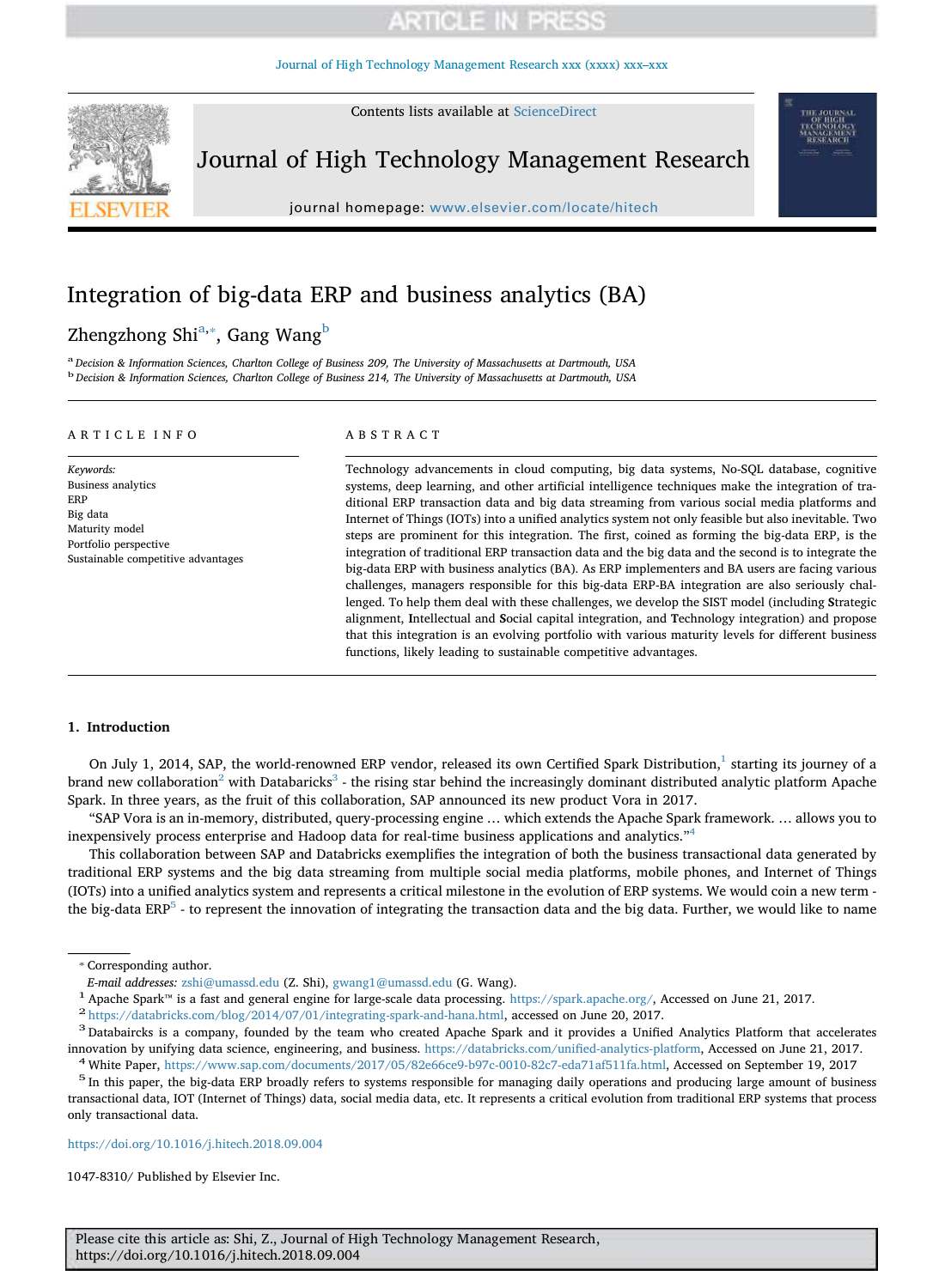## *Z. Shi, G. Wang Journal of High Technology Management Research xxx (xxxx) xxx–xxx*

the integration between this big-data ERP and the business analytics (BA) as the big-data ERP-BA integration. The big-data ERP system is both the source of data for the BA system and the major consumer of the insights produced by the BA system. Managers as well as smart machines/devices apply those insights to make decisions and judgements such as optimizing inventories, assessing supplier risks, selecting efficient routing paths, evaluating marketing effectiveness, etc. As ERP implementers and business analytics users are facing various challenges [\(Gupta & George, 2016](#page-8-0); [Strong & Volkoff, 2010\)](#page-9-0), managers responsible for this big-data ERP-BA integration are facing challenges in strategic alignment, inter-organizational collaboration, and technological integration.

On the one hand, the integration of transactional data from a traditional ERP system and the big data streaming from multiple sources is challenging in terms of distributed sensor management, data center management, use of the non-SQL database, config-uration of the complex big-data ERP system, etc. On the other hand, a business analytics<sup>[6](#page-1-0)</sup> (BA) system refers to the technologies that can be used to dig into the data supplied by the big-data ERP system to produce insights and help with the ERP supported operations management and strategic positioning for the ultimate value creation [\(Lavalle, Lesser, Shockley, Hopkins, & Kruschwitz, 2011\)](#page-8-1).

To effectively manage this big-data ERP-BA integration, firms are facing the challenges of developing the strategic thinking, hiring and training highly qualified people, making them work together effectively, connecting the big-data ERP and BA systems, and maintaining a reliable and durable infrastructure. Users of the integrated big data ERP-BA system face the challenge of both exploiting existing processes and exploring untested fields. With data exploitation, the BA system can help identify opportunities for incremental improvements through adjusting parameters of and/or reconfiguring business processes embedded in the big-data ERP system. With data exploration, the BA system may be used to analyze the transactional and the social media/IOTs big data for strategic decision-making regarding product and manufacturing disruptive innovations ([Fan & Gordon, 2014\)](#page-8-2).

While the integration of the big-data ERP and BA technological systems itself is challenging, beyond it, through continuous interactions, social and intellectual exchanges are unavoidable between people from both the ERP and BA organizations. Subsequently, social/intellectual capitals are developed and nurtured, transforming the inter-organizational structures and processes for future exchanges that substantiate the big-data ERP-BA integration.<sup>7</sup> This aspect of ERP-BA integration sets up the environment for the effective collaboration among people across inter-organizational structures and processes. Moreover, since the big-data ERP and BA systems are critical for the long-term survival and prosperity of any sizable businesses in today's global competition, the strategic management of this ERP-BA integration is always valuable and highly preferable.

To help with managing this challenging big-data ERP-BA integration task, based on classic information systems management models and recent advancements in analytics, artificial intelligence, cloud computing research and practice, we develop a SIST model (including **S**trategic alignment, **I**ntellectual and **S**ocial capital integration, and **T**echnology integration) and propose that this big-data ERP-BA integration is an evolving portfolio with various maturity levels for different business functions. We conclude that this integration, as a moving target with path dependencies, is likely to sustain competitive advantages.

#### **2. The big-data ERP-BA integration –SIST model**

The SIST model in [Fig. 1](#page-2-0) illuminates the three layers for the big-data ERP-BA integration. The Strategic Alignment layer sets the value proposition and constructs the blueprints for the big-data ERP-BA integration. The second layer is the Intellectual and Social Capital Integration substantiating the ERP-BA integration in terms of integration of structures, processes, and people and acting as the environment within which both the alignment model formulation (at the first layer) and technology integration (at the third layer) occur. The Technology Integration layer is about the integration of the big-data ERP and BA technical systems to implement those blueprints constructed at the first layer for value realization.

## *2.1. The strategic alignment (SIST) for the big-data ERP-BA integration*

The strategic alignment for the big-data ERP-BA integration is the conceptual strategic thinking about the value proposition and the construction of blueprints for the integration. Conceptually, both ERP and BA organizations can be value centers with external and internal orientations as depicted in [Fig. 2](#page-2-1) (adopted from [Venkatraman, 1997](#page-9-1)). Firstly, ERP and BA organizations are profit centers as profits may come from providing consulting and other related services to external customers. A good example of this aspect of the alignment is the integration between Facebook's consumer-facing operational system at [www.facebook.com](http://www.facebook.com) and the businessfacing analytics (BA) system at [https://analytics.facebook.com.](https://analytics.facebook.com) Behind the two systems, in Facebook, there is an end-user facing organization responsible for the frontend big-data ERP system's development, operations, and maintenance and there is also a business-customer facing organization responsible for providing social media analytics [\(Fan & Gordon, 2014](#page-8-2)). Facebook makes profits as it provides services of social media analytics to customers.

Secondly, as investment centers, both ERP and BA organizations can invest in each other or third parties for joint research and

<span id="page-1-0"></span><sup>6</sup> Wikipedia defines business analytics as making extensive use of "statistical analysis, including explanatory and predictive modeling, and factbased management to drive decision making. … Analytics may be used as input for human decisions or may drive fully automated decisions." [https://en.wikipedia.org/wiki/Business\\_analytics](https://en.wikipedia.org/wiki/Business_analytics), Accessed on September 22, 2017. In our view, all data processing techniques, such as statistical analysis, machine learning, deep learning, reinforcement learning, other AI techniques, etc., should be included [\(Davenport, 2006](#page-8-3); [Silver et al.,](#page-9-2) [2016](#page-9-2); [Silver et al., 2017\)](#page-9-3).<br><sup>7</sup> In the following, to make the writing more concise, the big-data ERP-BA integration is normally interchangeable with the ERP-BA integration.

<span id="page-1-1"></span>Otherwise, there will be specific explanations.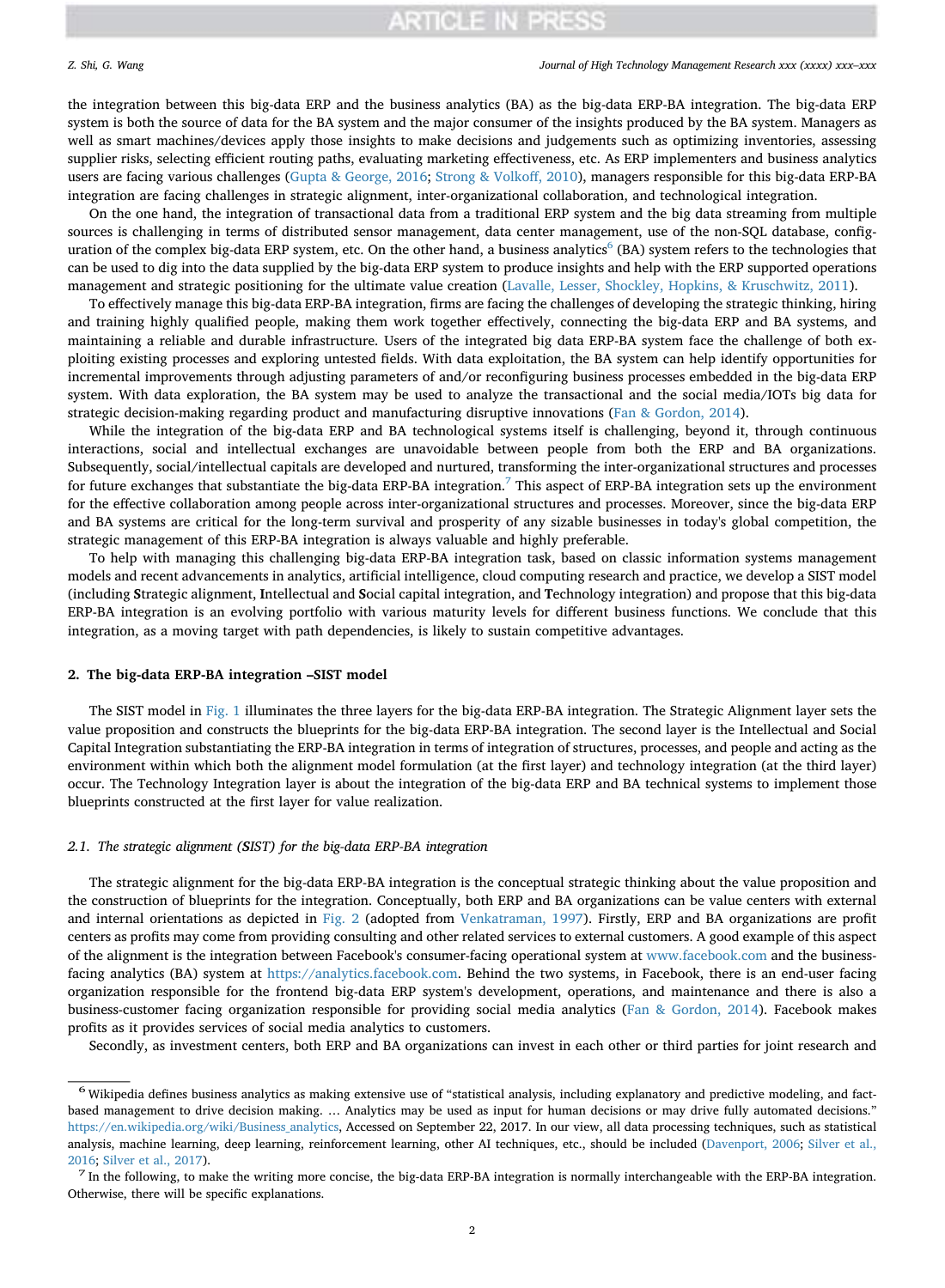#### <span id="page-2-0"></span>*Z. Shi, G. Wang Journal of High Technology Management Research xxx (xxxx) xxx–xxx*

| First Layer  | <b>Big-Data ERP-BA</b><br>Strategic Alignment                      |                                                             |
|--------------|--------------------------------------------------------------------|-------------------------------------------------------------|
|              | Inter-Organizational Integration of Structure, Process, and People |                                                             |
| Second Layer | <b>Big-Data ERP-BA</b><br><b>Intellectual Capital</b>              | <b>Big-Data ERP-BA Social</b><br><b>Capital Integration</b> |
| Third Layer  | Big-Data ERP-BA<br><b>Technology Integration</b>                   |                                                             |

#### **Fig. 1.** SIST Model.

<span id="page-2-1"></span>

**Fig. 2.** Big-data ERP and BA Strategic Alignment.

Adapted from [Venkatraman \(1997\)](#page-9-1) and [Henderson and Venkatraman \(1993\).](#page-8-4)

technology development. The collaboration between SAP and Databricks demonstrates the mutual investments between a major ERP firm and an increasingly dominant big data analytics firm. The profit and investment centers are mostly externally oriented with the former facing the external service consumers and the latter targeting external technology providers. These two perspectives are related to strategic decisions on the scope of technologies, competencies, and governance<sup>8</sup> [\(Henderson & Venkatraman, 1993](#page-8-4)).

Thirdly, both ERP and BA organizations should provide the best possible services to each other at the lowest cost and play the roles of service and cost centers. Walmart's integration of its Hadoop<sup>9</sup> cluster system with its daily operational system (as a part of its big-data ERP system) demonstrates both the service and cost center roles played by its ERP and BA organizations.<sup>[10](#page-2-4)</sup> Cost and service centers are internally oriented and relate to decisions on system architecture, processes, and people's skills<sup>11</sup> (Henderson  $\&$ [Venkatraman, 1993\)](#page-8-4). Lastly, according to [Venkatraman \(1997\),](#page-9-1) the big-data ERP-BA strategic alignment should be specified in terms of the horizontal strategic and operational integration across the two organizations and the vertical strategic fit between external and internal orientations within the two organizations respectively (as indicated in [Fig. 2](#page-2-1)).

## *2.2. Dynamics of the Strategic Alignment*

Dynamic changes in any of the four domains in [Fig. 2](#page-2-1) could trigger adaptive conceptual strategic thinking in other domains. For example, if the ERP organization decides to change its orientation on the scope of technology by moving its ERP system to the Amazon Web Service Cloud (i.e., an ERP external domain change), then this technology domain change may challenge the BA organization to redesign/reconfigure its architecture, processes, and skills. This redesign/reconfiguration could be conducted through either the demand-pull from the data analysis needs of the cloud based-ERP (i.e., Scenario 1 in [Fig. 3](#page-3-0)) or the proactive supply-push

<span id="page-2-2"></span><sup>8</sup> In terms of technology scope, ERP systems may apply various technologies such as databases, programming, cloud computing services, etc. BA systems may apply techniques such as descriptive, prescriptive, predictive, adaptive, and various artificial intelligence methods. System competencies consist of flexibility, security, capacity, and robustness; governance mechanisms include such as joint ventures, joint research and devel-opment, and outsourcing agreements ([Henderson & Venkatraman, 1993\)](#page-8-4).<br><sup>9</sup> "The Apache Hadoop software library is a framework that allows for the distributed processing of large data sets across clusters of computers

<span id="page-2-3"></span>using simple programming models. It is designed to scale up from single servers to thousands of machines, each offering local computation and storage." [http://hadoop.apache.org/.](http://hadoop.apache.org/) Accessed on October 21, 2017.<br><sup>10</sup> [https://mapr.com/blog/walmart-harvesting-value-big-data-hadoop-nosql/.](https://mapr.com/blog/walmart-harvesting-value-big-data-hadoop-nosql/) Accessed on November 17, 2017.<br><sup>11</sup> System architecture consists of a portfoli

<span id="page-2-4"></span>

<span id="page-2-5"></span>system development, maintenance, monitoring, and control; skills refer to knowledge of people required to effectively manage and operate ERP and BA systems [\(Henderson & Venkatraman, 1993](#page-8-4)).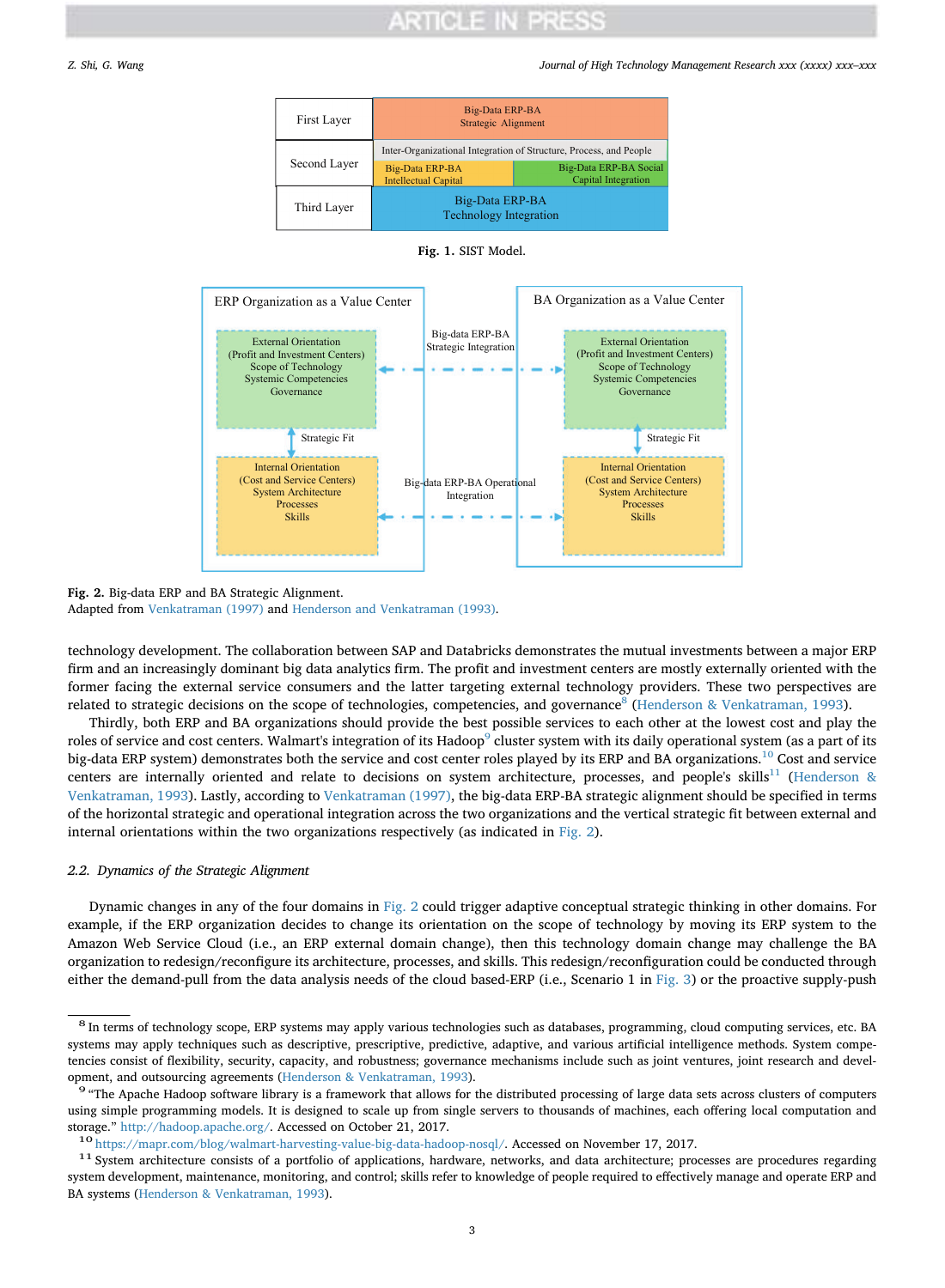<span id="page-3-0"></span>

**Fig. 3.** Sample scenarios of the strategic alignment dynamics.

from the BA's external orientation adjustment of its own technology scope (i.e., Scenario 2 in [Fig. 3\)](#page-3-0). More specifically, with an operational big-data ERP system (such as an ecommerce web store integrated with multiple social media platforms) running in the Amazon Cloud, the ERP organization will certainly expect the BA organization to be able to take the analysis into the cloud. To accommodate this ERP technology change, the BA organization may adjust passively following the ERP demand-pull to synchronize the ERP data from the cloud in a batch fashion as in Scenario 1. Alternatively, it may adapt proactively with the BA's external technology position adjustment by applying the Kafka<sup>[12](#page-3-1)</sup> technology in the cloud to stream the ERP data in a real time fashion as indicated in Scenario 2.

Similarly, the BA organization's external position adjustment can also be the driver for the alignment dynamics as illustrated in Scenarios 3 and 4 in [Fig. 3.](#page-3-0) For example, as a response to the BA's external technology scope change of adding predictive analytics or deep learning methods, the ERP organization may decide to proactively supply additional types of data with a higher volume and frequency and train their people to support the effective use of predictive analytics/deep learning techniques in operations as illustrated in Scenario 3. Alternatively, the ERP organization may adjust passively with the demand-pull of the BA organization forcing the ERP organizational changes as illustrated in Scenario 4. More specifically, for Scenario 3, the ERP organization may adjust its governance by setting up a partnership with an external BA training agency to educate the ERP users on the effective use of predictive analytics and deep learning techniques. For Scenario 4, with the lack of guidance from the ERP organization's strategic management, the ERP users may become aware of challenges related to predictive analytics and deep learning during daily operations and then, they may seek training from the BA personnel directly at the grassroots level.

With a high level of strategic alignment between ERP and BA organizations/systems at the conceptual level, the big-data ERP-BA integration is likely to be successful, leading to super business performance. However, it is important to distinguish scenarios in which either ERP or BA strategic management is missing from those in which both BA and ERP strategic management are involved. Scenarios 1 and 4, without going through either BA or ERP strategic management, have the advantage of timely response to evolving ERP or BA operational needs at the grassroots level. They are efficient in facilitating continuous adaptation to incremental innovations of ERP/BA systems and organizations. In contrast, Scenarios 2 and 3, with the strategic management from both the ERP and BA organizations, have the advantages of top management support, company resource commitment, and appropriate rewarding/

<span id="page-3-1"></span><sup>12</sup> "Kafka™ is used for building real-time data pipelines and streaming apps. It is horizontally scalable, fault-tolerant, wicked fast, and runs in production in thousands of companies". "It lets you publish and subscribe to streams of records. In this respect it is similar to a message queue or enterprise messaging system. It lets you store streams of records in a fault-tolerant way. It lets you process streams of records as they occur." From <https://kafka.apache.org/>, accessed on Jan 25 2017.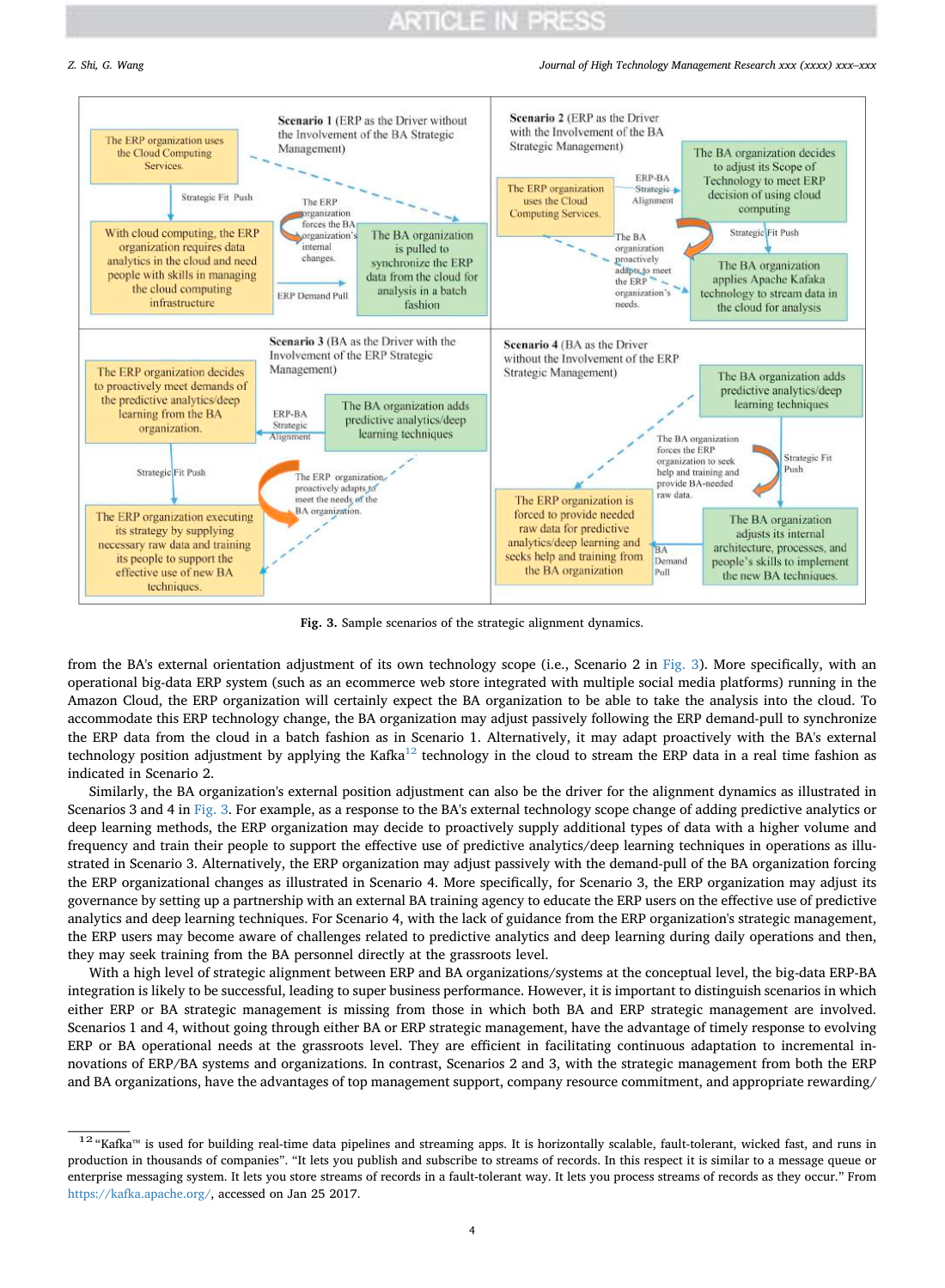motivating mechanisms to nurture the big-data ERP-BA integration. They are likely to be effective in managing discontinuous innovations in ERP/BA systems and organizations.

## *2.3. The Environment of the Big-data ERP-BA Integration*

The strategic positioning and blueprints developed in the ERP-BA alignment model [\(Fig. 2](#page-2-1)) at the first layer of the SIST model are implemented in the social and intellectual environment within and across both ERP and BA organizations [\(Reich & Benbasat, 1996](#page-8-5)). If the big-data ERP-BA integration is treated as the ERP organization outsourcing the data analysis task and the BA organization producing the needed insights, then both the social capital integration and the intellectual capital integration among people from both the BA and ERP organizations are required [\(Shi, 2010\)](#page-8-6). Together, they affect the inter-organizational processes and structres of knowledge transferring and sharing across the two organizations. Existing empirical studies on antecedents of knowledge transfer from ERP consultants to clients reveal that both the intellectual capital (such as absorptive capacity and shared understanding) and the social capital (such as arduous relationships) all significantly affect knowledge transfer effectiveness ([Ko, Kirsch, & King, 2005](#page-8-7)). The next four sections will elaborate on how the integration of social and intellectual capital, through supporting the integration of structures, processes, and people, affects the big-data ERP-BA integration.

#### *2.3.1. Intellectual capital integration (SIST)*

Intellectual capital refers to the "knowledge and knowing capability of a social collectivity, such as an organization, intellectual community, or professional practice" ([Nahapiet & Ghoshal, 1998\)](#page-8-8). The intellectual capital integration between ERP and BA organizations is about the shared knowledge and partner-specific knowing capacities among people in those organizations. Since the BA generated insights are to make ERP operations more efficient, adaptive, and even cognitive, as an analogy, we may treat the ERP organization as the traditional IT function (by providing data and consuming BA insights) and the BA organization as the business function (by consuming the ERP data and generating analytic insights). With this analogy in mind, as the intellectual environment within which ERP and BA organizations collaborate with each other, shared knowledge should significantly influence their joint performance [\(Nelson & Cooprider, 1996;](#page-8-9) [Reich & Benbasat, 2000](#page-8-10)). Second, with a high level of partner-specific knowing capacity (i.e., a high level of intellectual capital integration), both ERP and BA organizations can better study each other's demand and supply to make full use of their resources and capacities. More specifically, the demand is about the raw data demand from the BA organization/system and the analytic insights demand from the ERP organization/system and the supply is about the analytics insights produced by the BA organization/system and the raw data provision from the ERP system/organization.

#### *2.3.2. Caveats of under- and over- integration of intellectual capital*

While an under-integration of intellectual capital between ERP and BA organizations renders the ERP-BA communications less efficient or even not effective at all, an over-integration may fully occupy brainpowers of people in both ERP and BA organizations with existing technologies and associated issues. Subsequently, this over-integration may leave a limited amount of knowing capacities for people to explore disruptive innovations. Analysis of a variety of industries clearly demonstrates the risk of ignoring disruptive innovations [\(Tushman & Anderson, 1986\)](#page-9-4). In essence, neither under- nor over- integration of the intellectual capital is appropriate for the optimal big-data ERP-BA integration.

## *2.3.3. Social capital integration (SIST)*

Three aspects of social capital ([Nahapiet & Ghoshal, 1998](#page-8-8)) across ERP and BA organizations contribute to the big-data ERP-BA integration. The structural aspect of the social capital mainly refers to the centrality of members of ERP and BA organizations, the density of their ties, and other structural characteristics. The social network structures, to a large degree, reflect inter-organizational informal and formal structures as they set up the context in which people from both ERP and BA organizations socialize and work with each other.<sup>13</sup> This aspect of social capital facilitates access to knowledge and knowing capacities [\(Nahapiet & Ghoshal, 1998](#page-8-8)). Consequently, with an appropriate social network across ERP and BA organizations, it is likely that the ERP organization could have a better understanding of all the needed raw data and analytic options from the BA organization and conversely, the BA organization could have a better understanding of the demand for contextualized analytic insights and the available raw data from the ERP system/organization.

The cognitive aspect of the social capital refers to shared languages and narratives among people in ERP and BA organizations. They are vehicles of communications and are the foundation for an innovative big-data ERP-BA integration as they support the building of communities of practices for working, learning, and innovating ([Brown & Duguid, 1991](#page-8-11)). For example, as a variety of new BA methods (e.g., deep learning and machine learning) are available, it is important for people in the ERP organization to have a full understanding of those methods before efficient communications may occur. In this case, the community of learning across ERP and BA organizations could be very helpful in educating members of the ERP organization about those analytic methods and informing the BA organization about various types of available ERP data and expected analytic insights. Further, as community members are situated in the very detailed inter-organizational contexts ([Brown & Duguid, 1991\)](#page-8-11), successful contextualized stories spreading

<span id="page-4-0"></span><sup>&</sup>lt;sup>13</sup> A study of the social network established through 1 million emails during a two-month period in the HP Lab reveals both the formal and the informal communities ([Tyler, Wilkinson, & Huberman, 2003](#page-9-5)). These communities form the structures through which people in the HP lab produce various information and knowledge flows.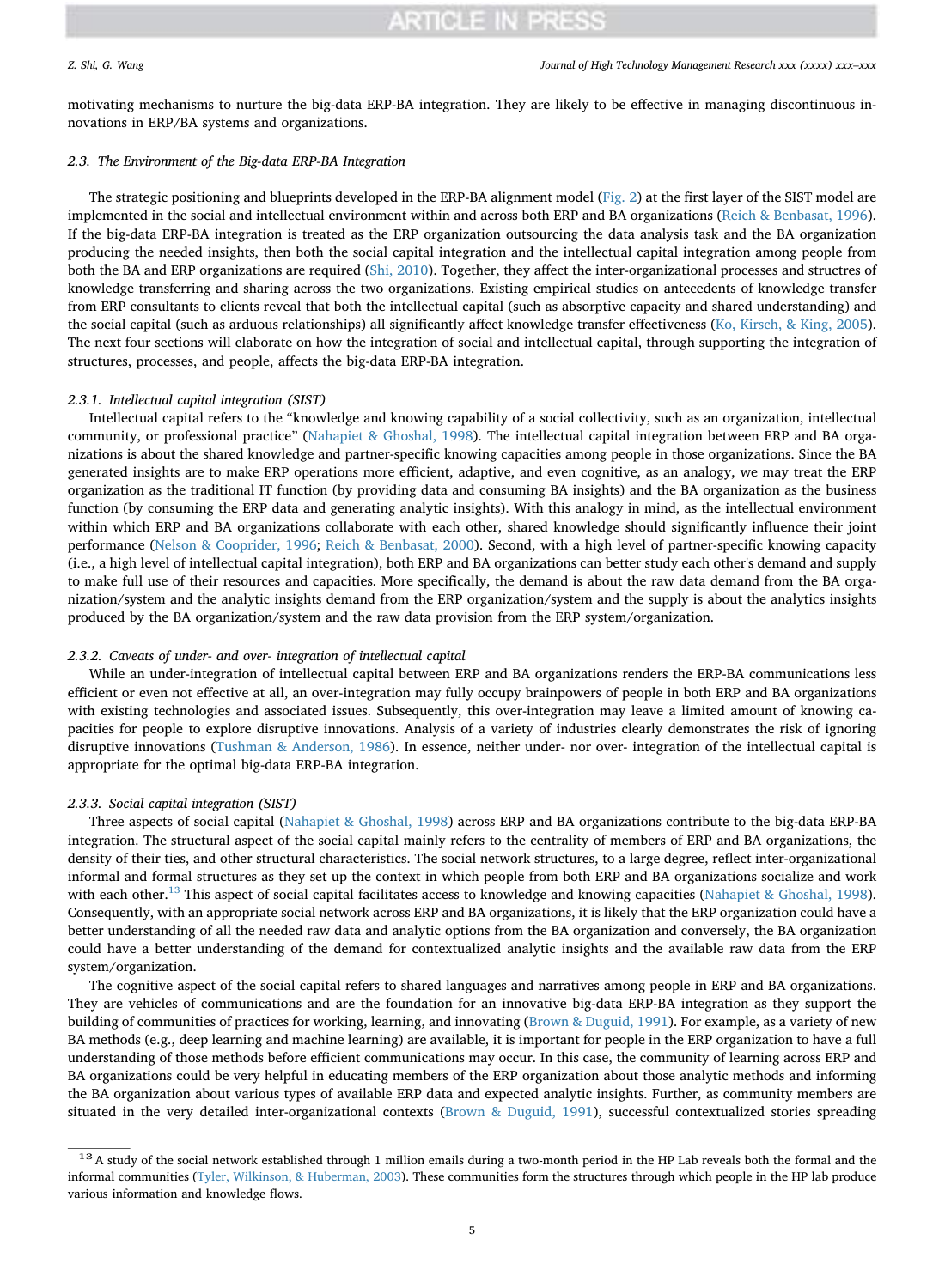*Z. Shi, G. Wang Journal of High Technology Management Research xxx (xxxx) xxx–xxx*

among the joint ERP-BA community can motivate and facilitate both organizations to forge a customized and reliable integration, likely leading to the path-dependent and customized big-data ERP-BA integration.

The relational aspect of the social capital refers to mutual trust, identification, and obligation, and the shared norms between ERP and BA organizations. The level of mutual trust represents the degree to which people of the ERP (BA) organization willingly take risky actions in accommodating the needs of people in the BA (ERP) organization with the expectation of long-term oriented benefits. With the level of mutual trust surpassing a certain minimum required level, many monitoring processes and mechanisms are not required anymore, implying a closer and more streamlined integration across ERP-BA organizational boundaries. Second, mutual identification means that people of both organizations treat themselves as a part of a bigger entity with common visions and goals, likely leading to more collaborative efforts. Moreover, mutual obligation, as a control mechanism originated from either psychological and/or business contract [\(Koh, Ang, & Straub, 2004](#page-8-12)), enforces collaborative efforts from both ERP and BA organizations. Lastly, as both organizations adhere to the shared norms such as openness, collaboration, etc., conflicts may be avoided and the resolution of disagreement may be expedited. In essence, the integration of the three aspects of the social capital across ERP and BA organizational boundaries triggers collaborative efforts through supporting appropriate inter-organizational structures and processes across ERP and BA organizations.

#### *2.3.4. Caveats of under- and over- integration of social capital*

While being aware of the benefits of social capital integration, managers should recognize that an over-integration of social capital for ERP and BA organizations may damage the effectiveness of the big-data ERP-BA integration ([Adler & Kwon, 2002](#page-8-13)). Highly integrated social networks may produce a large amount of redundant information that may very well reduce the BA/ERP organization's cost effectiveness [\(Burt, 2009](#page-8-14)). Moreover, while the social capital based influence, power, and control may help with fast decisionmaking for firms to take advantage of nearly elusive ERP-BA integration opportunities, it may also block much needed in-depth debates, preventing firms from embracing disruptive innovations in ERP and/or BA technologies and organizations. Lastly, while dense social capital supports cohesiveness, enabling coordinated actions and facilitating exchanges of sticky tacit domain knowledge, it may also produce social closure and stifle inflow of innovative ideas from parties external to both ERP and BA organizations [\(Coleman, 1988](#page-8-15)). Consequently, only an appropriate (neither over- nor under-) social capital integration will positively affect the conceptualization of the strategic ERP-BA alignment at the first layer and its implementation at the third layer in the SIST model.

#### **3. Technology integration for the big-data ERP-BA integration (SIST)**

Technology integration (TI) between the big-data ERP and BA systems is the material foundation for the successful implementation of the strategic alignment conceptualized at the first layer of the SIST model. TI is advanced through both the continuous and exploitative ERP/BA technological refinements during the equilibrium period of an industry and the disruptive and explorative ERP/BA technological innovations during the revolutionary period of the industry ([Gersick, 1991\)](#page-8-16). We propose that there are three TI levels. For the first level of the technological integration between the big-data ERP system and the BA system, it is the No Electronic integration (TI-1). ERP and BA systems have their own databases. System maintainers/operators use disks or other manual processes to transmit the transactional and social media/IOTs data from the big-data ERP system to the BA system in a batch fashion. Data analysts process data infrequently and feed descriptive results (such as means and averages of sales) and prescriptive/predictive analytic insights (such as optimized production schedules and market trends) back to the big-data ERP system for its efficient operations.

For the second TI level, it is the Simple Electronic integration (TI-2). It is different from the first level in terms of the data sharing mechanism. The big-data ERP and the BA systems have their own databases and use web services, data streaming, or other inmemory technologies to communicate with each other electronically. The big-data ERP system feeds transactional, IOT, and social media data to the BA system in real time or in a batch fashion. Similar to the TI-1 level, the BA system produces descriptive results and prescriptive/predictive analytic insights for the big-data ERP system to make effective decisions at the business processes level. The SAP Vora, with Apache Spark as its integrated analytics engine, is a typical example of this level of technology integration. Further, cloud computing vendors, such as Amazon Web Services<sup>[14](#page-5-0)</sup> with services such as S3 (simple storage services), EC2 (elastic computing), VPC (virtual private cloud), Kinesis analytics, AMR (Amazon map-reduce services), etc., provide all the necessary infrastructure elements for building a reliable service-oriented architecture (SOA) to integrate the operational big-data ERP and the analytics-oriented systems for their customers.

The third TI level is the Cognitive Electronic integration (TI-3). The key difference from the TI-2 level is that heavy artificial intelligence (AI) techniques (such as machine learning, deep learning, reinforcement learning, etc.) are applied in the BA system. The big-data ERP and BA systems together form an integrated intelligent system with cognitive capabilities. Good examples of this level of technology integration are such as Alibaba's heavy use of AI techniques in processing multiple petabytes of operational data on the day of 2016/2017 Double 11 Festival<sup>[15](#page-5-1)</sup> and WellPoint's application of the IBM Watson Cognitive system to streamline its process of pre-approving treatment requests.<sup>[16](#page-5-2)</sup>

<span id="page-5-1"></span>

<span id="page-5-0"></span><sup>&</sup>lt;sup>14</sup> Please check <https://aws.amazon.com/>for details of the services from Amazon Web Services.<br><sup>15</sup> [https://www.technologyreview.com/s/602850/big-data-game-changer-alibabas-double-11-event-raises-the-bar-for-online-sales/,](https://www.technologyreview.com/s/602850/big-data-game-changer-alibabas-double-11-event-raises-the-bar-for-online-sales/) September 23, 2017. [https://www.chinainternetwatch.com/22791/double-11-2017/,](https://www.chinainternetwatch.com/22791/double-11-2017/) Accessed on March 31, 2018.<br><sup>16</sup> [http://knowledgeproviders.com/uploads/media/IBMWatsonCaseStudy-WellPoint\\_Health\\_care.pdf,](http://knowledgeproviders.com/uploads/media/IBMWatsonCaseStudy-WellPoint_Health_care.pdf) Accessed on January 5

<span id="page-5-2"></span>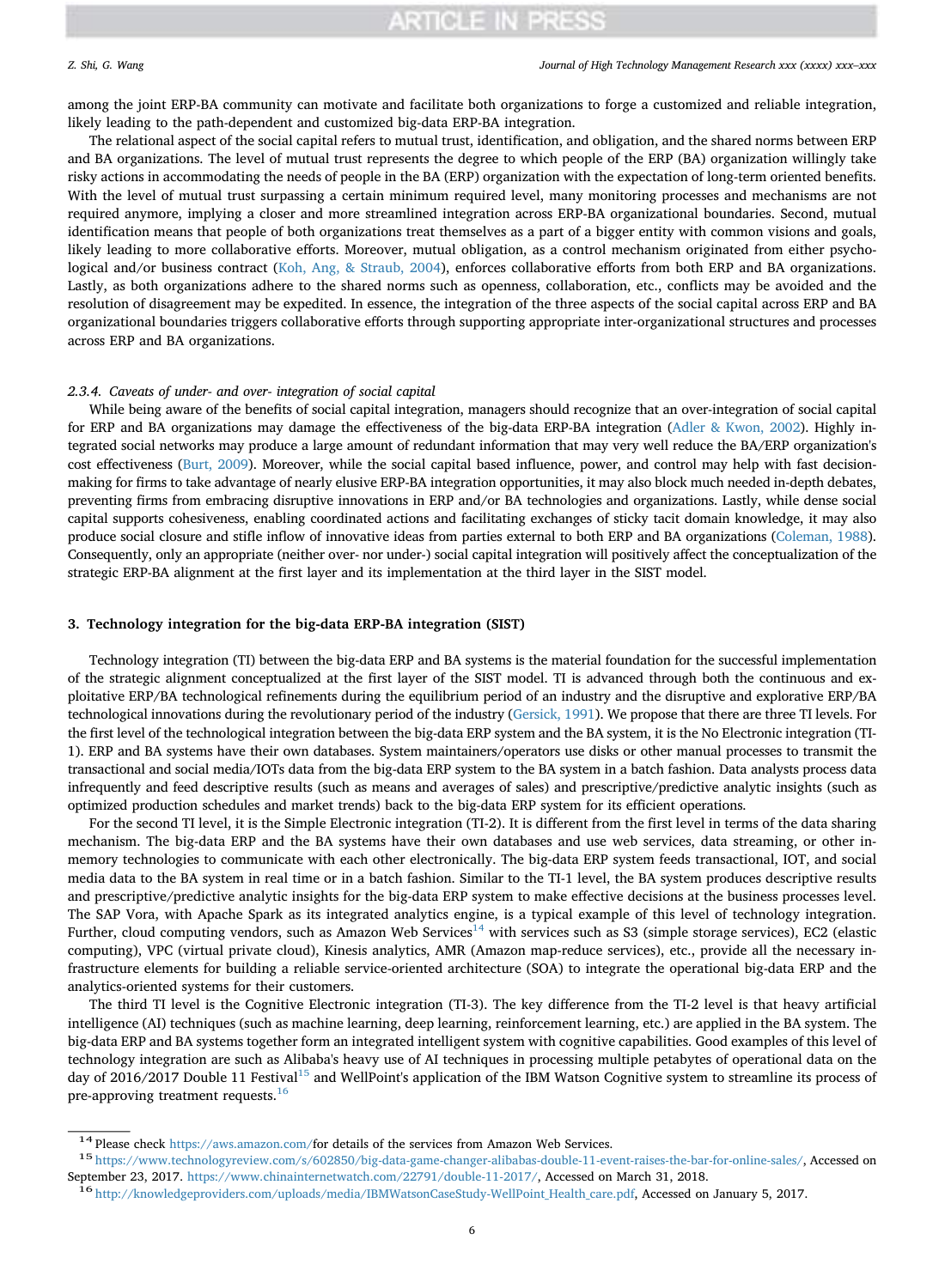## **4. A maturity model of the big-data ERP-BA integration**

To help managers evaluate the maturity level of of their big-data ERP-BA integration, based on the above proposed SIST model and the tradition in IS-Business strategic alignment research [\(Sabherwal & Chan, 2001\)](#page-8-17), a maturity model (in [Table 1\)](#page-7-0), including defenders, analyzers, and prospectors, is developed from the perspective of an ERP organization using a BA organization's services.

Defenders focus on efficiency and exploitation and they are successful mostly in mature industries during the equilibrium period of an industry's life cycle. Dominant product designs and production processes have been very well established. The big-data ERP system is the key for smooth operations and the BA system is to provide insights to fine-tune product designs and process controls. For defenders, the big-data ERP-BA integration can be established with TI-1 (No Electronic integration) or TI-2 (Simple Electronic integration) to share both operational and big data for descriptive, prescriptive, and predictive analysis. With partnerships with suppliers, distributors, service providers, and internal loyal workers, defenders benefit from the dense integration of social and intellectual capital supporting the integration of inter-organizational structure, processes, and people for efficient communications, problem solving, and continuous improvement. For defenders, their big-data ERP positioning is mostly the driver for the big-data ERP-BA integration (i.e., scenarios 1 and 2 for the strategic alignment layer in the SIST model). Defenders are at the first maturity level of the integration and they focus on the current as their industries are deemed to be at the equilibrium period of their life cycles.

Analyzers are those companies with a balanced view of efficiency vs. effectiveness, exploitation vs. exploration, and continuity vs. disruption. They anticipate that disruptive product and process innovations may occur in the near future and these innovations may very well shake their industries out of the equilibrium state and push their industries into the revolutionary period during which dominant product/process designs are likely to collapse and multiple emerging designs may compete for new dominant positions. Analyzers understand that the big-data ERP system helps them with smooth operations and the integrated BA system help them with fine-tuning business processes for continuous improvement. At the same time, to meet challenges of disruptive innovations when the revolutionary period is coming, they also proactively embrace various emerging BA techniques such as deep learning, reinforcement learning, and other AI techniques to extract deep analytic insights and make adaptive adjustments in all areas.

For this level of maturity, TI-2 (Simple Electronic integration) level integration is preferred. For analyzers, while their ERP and BA organizations have unique intellectual capitals, an appropriate level of intellectual capital integration is needed for both organizations to smoothen communications and facilitate innovations. In addition, the social capital integration (including the structural, cognitive, and relational integration) between ERP and BA organizations should not reach the upper limit where intellectual capital development may be throttled. For analyzers, both the ERP and BA external positioning can drive organizational changes as conceptualized in the strategic alignment layer in the SIST model (i.e., a portfolio of the 4 scenarios in the SIST model may be applied). Analyzers are at the second maturity level of the big-data ERP-BA integration as they are spreading their energy and investments to both the current and the future.

Prospectors are those companies that already feel the initial heartbeats of revolutions in their respective industries. They heavily depend on a powerful BA system to provide real time in-depth data analysis. They are willing to invest into and experiment with emerging BA techniques that have the potential of transforming their industrial structures and redefining the evolutionary path of the society. Rather than just recommending adaptive adjustments of a variety of operational parameters, the BA system/organization may be required to provide the cognitive type of analysis, using artificial intelligence (AI) techniques to simulate human brain capabilities. AIEQ, announced in October 2017 as the world's first artificial intelligence (AI) based ETF (exchange-traded fund), applies the cognitive and big data processing abilities of IBM Watson to analyze a variety of information and make investment decisions.<sup>17</sup> The technology underlying the fund helps solve the information explosion challenge for portfolio managers, equity analysts, quantitative investors and index builders. Clearly, the company behind this ETF is a prospector.

For prospectors, the TI-3 (Cognitive Electronic integration) is required. Social and intellectual capital integration between ERP and BA organizations can be at the same level as those for analyzers. In most cases, the BA's external positioning is the driver for organizational changes and dynamics (i.e., scenarios 3 and 4 for the strategic alignment layer in the SIST model). Prospectors are at the highest maturity level of the big-data ERP-BA integration and focus on those technologies that simulate human brains.

#### **5. Integration of the big-data ERP and BA: A portfolio perspective**

Top management should be aware that the big-data ERP-BA integration could be very well un-balanced for different business functions. While a firm may be a defender with the big-data ERP-BA integration for production management, it may very well be a prospector for customer relationship management and an analyzer for supply chain management. While BA can be applied equally well to all functional ERP data for a few very innovative companies with abundant resources, for most companies, due to path dependencies, limited resources, industry-specific characteristics, and different views on the data-driven decision-making culture, the big-data ERP-BA integration is most likely a portfolio with varied maturity levels for different functions. In the following, we elaborate the portfolio perspective using a fictional company (♣) with the defender level of maturity for production management and the

<span id="page-6-0"></span><sup>17</sup> <http://www.businesswire.com/news/home/20171018005986/en/AI-Powered-Equity-ETF-AIEQ-Launches-NYSE>, and [https://www.](https://www.bloomberg.com/news/articles/2017-10-17/ibm-s-watson-is-key-to-new-artificial-intelligence-powered-etf) [bloomberg.com/news/articles/2017-10-17/ibm-s-watson-is-key-to-new-artificial-intelligence-powered-etf](https://www.bloomberg.com/news/articles/2017-10-17/ibm-s-watson-is-key-to-new-artificial-intelligence-powered-etf), Accessed on October 30, 2017. In this case, the daily trading system, combined with social media platforms and other related operational systems, forms the big-data ERP system and the AI algorithms used are the foundation of the business analytics system. Information (related to 6000 U.S.-listed equities) such as company management documents, regulatory filings, quarterly results releases, news articles, and social media posts are analyzed.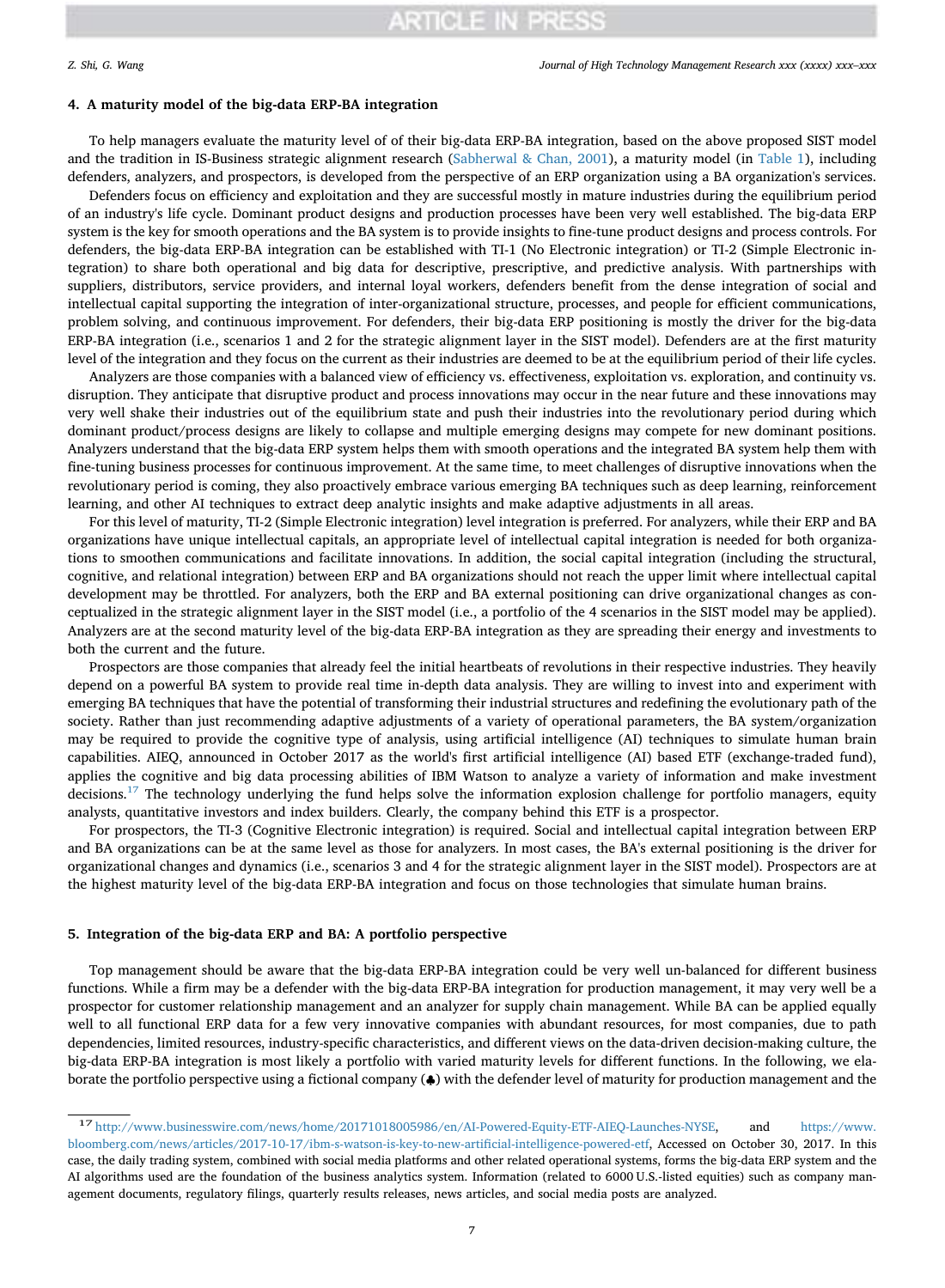<span id="page-7-0"></span>

| Table 1                  | Maturity Model of the Big-data ERP-BA Integration.                                                                    |                                                                                                                                                                                                                                                                                                                                                                                                                                                                                                                                                                                     |                                                                                                                                                                                                                                                                                                                                                       |                                                                                   |                                                                                                                                   |
|--------------------------|-----------------------------------------------------------------------------------------------------------------------|-------------------------------------------------------------------------------------------------------------------------------------------------------------------------------------------------------------------------------------------------------------------------------------------------------------------------------------------------------------------------------------------------------------------------------------------------------------------------------------------------------------------------------------------------------------------------------------|-------------------------------------------------------------------------------------------------------------------------------------------------------------------------------------------------------------------------------------------------------------------------------------------------------------------------------------------------------|-----------------------------------------------------------------------------------|-----------------------------------------------------------------------------------------------------------------------------------|
| The level of<br>maturity | Focus                                                                                                                 | Attitudes towards the role of ERP and BA<br>systems/organizations                                                                                                                                                                                                                                                                                                                                                                                                                                                                                                                   | Drivers for the Big-data ERP-BA integration                                                                                                                                                                                                                                                                                                           | Technology integration                                                            | Social and intellectual capital<br>integration                                                                                    |
| Defender                 | Efficiency and exploitation                                                                                           | continuous incremental improvements. The BA<br>system is to provide analytic insights to fine-<br>ERP system is both the key for<br>tune product designs and process controls.<br>smooth operations and the driver for<br>The big-data                                                                                                                                                                                                                                                                                                                                              | driver for the big-data ERP-BA integration (i.e.,<br>scenarios 1 and 2 for the strategic alignment<br>The big-data ERP positioning is mostly the<br>layer in the SIST model).                                                                                                                                                                         | integration) or TI-2<br>TI-1 (No Electronic<br>(Simple Electronic<br>integration) | integration. Over-integration is<br>Dense social and intellectual<br>highly possible.                                             |
| Analyzer                 | A balanced view of efficiency vs.<br>exploration, and continuity vs.<br>effectiveness, exploitation vs.<br>disruption | for continuous improvement. At the same time,<br>helps them with fine-tuning business processes<br>when the revolutionary period is coming, they<br>The big-data ERP system helps analyzers with<br>to meet challenges of disruptive innovations<br>prescriptive data analytics of the BA system<br>smooth operations and the descriptive/                                                                                                                                                                                                                                          | level of the big-data ERP-BA integration as they<br>drive organizational changes as conceptualized<br>both the current and the future. A portfolio of<br>Both the ERP and BA external positioning can<br>are spreading their energy and investments to<br>model. Analyzers are at the second maturity<br>in the strategic alignment layer in the SIST | TI-2 (Simple Electronic<br>integration)                                           | intellectual capital development may<br>The social capital integration should<br>not reach the upper limit where<br>be throttled. |
|                          |                                                                                                                       | techniques such as predictive analysis and deep<br>deep insights to make adaptive adjustments in<br>learning and other AI techniques to extract<br>also proactively embrace various BA<br>all areas.                                                                                                                                                                                                                                                                                                                                                                                | the 4 scenarios in the SIST model may be<br>applied.                                                                                                                                                                                                                                                                                                  |                                                                                   |                                                                                                                                   |
| Prospector               | The exploration of technologies<br>that simulate human brains.                                                        | structures and redefining the evolutionary path<br>of the society. Besides recommending adaptive<br>simulate human brain capabilities and provide<br>experiment with new BA techniques that have<br>adjustments of operational parameters, the BA<br>system/organization may be required to apply<br>Prospectors heavily depend on a powerful BA<br>the potential of transforming their industrial<br>analysis and are willing to invest into and<br>system to provide real time in-depth data<br>artificial intelligence (AI) techniques to<br>cognitive type of analytic insights | The BA's external positioning is the driver for<br>most organizational changes and dynamics<br>(i.e., scenarios 3 and 4 for the strategic<br>alignment layer in the SIST model).                                                                                                                                                                      | TI-3 (Cognitive Electronic<br>integration)                                        | Same as the integration for the<br>analyzer                                                                                       |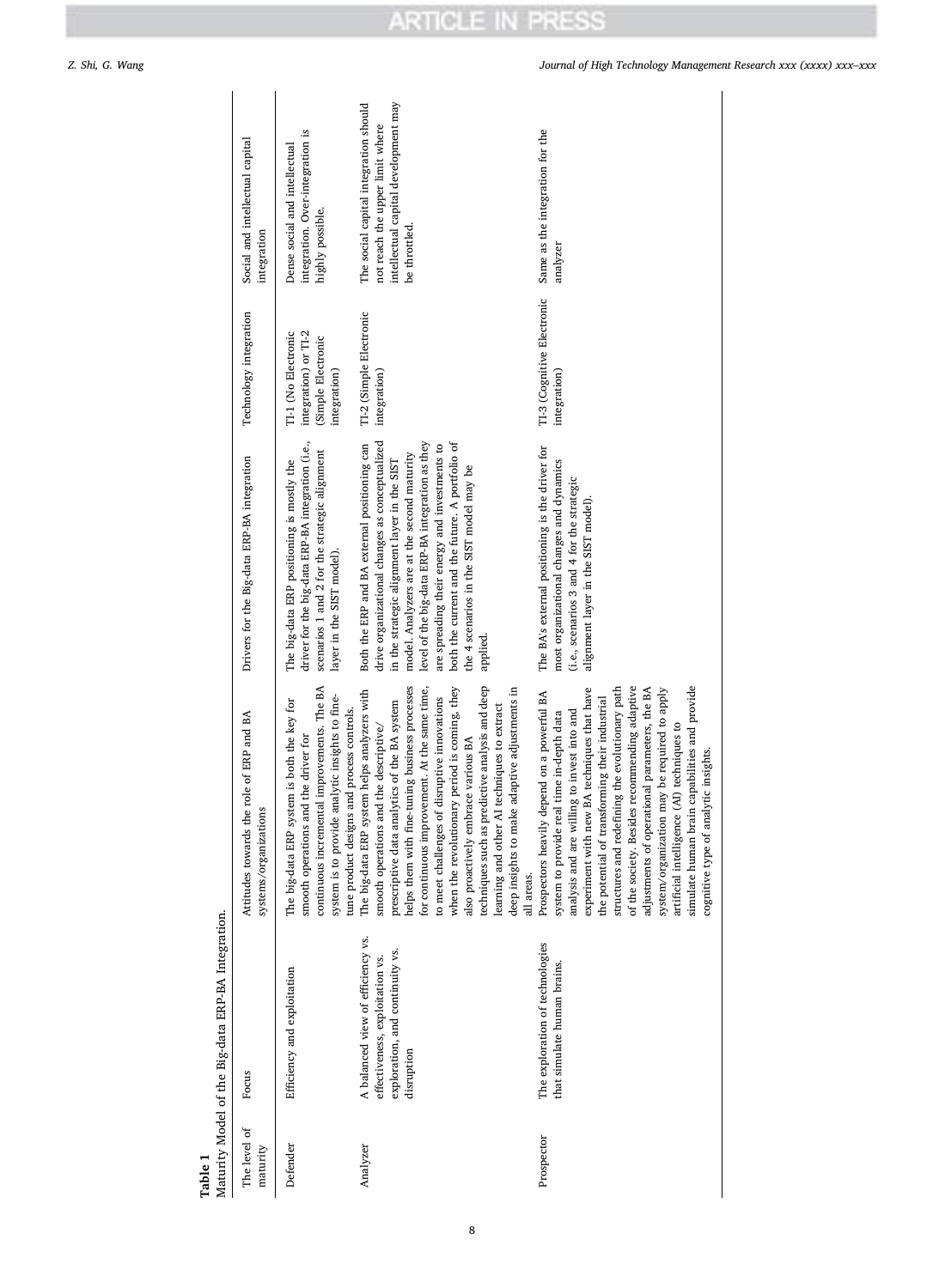prospector level of maturity for marketing and customer relationship management.

The defender level of the big-data ERP-BA integration with production management means that the ♣ firm tends to apply various BA methods to process traditional ERP transactional data and IOTs data in order to reduce product defects through refining manufacturing processes. It is for efficiency enhancement and cost reduction through single-loop learning and the firm assumes that the equilibrium period for production management is still far from ending in its industry.

The prospector level of the big-data ERP-BA integration in the marketing and customer relationship management function implies that the company (♣) is proactive in applying all existing and newly emerging BA methods to analyze the raw data from the big-data ERP system and produce analytic insights into potential improvements in customer service, new product design, promotion, and marketing. These methods include AI techniques such as machine learning and deep learning. The raw data from the big-data ERP may include streamed product reviews (in the form of text, image, audio, and video) and customer interactions (in the format of email, phone, and on-line chatting records) through various social media platforms. The company's purpose in marketing and customer relationship management is for more flexibility and deeper exploration to prepare itself for disruptive innovations. The  $\clubsuit$  firm believes that the revolution in these functions is happening here and right now. Taking together the defending perspective in production management and the prospecting perspective in marketing and customer relationship management, the ♣ firm is competing on a portfolio of the big-data ERP-BA integration.

## **6. Sustainable competitive advantages**

As competitors, product and process technologies, and markets are changing dynamically, it is inevitable that the portfolio of the big-data ERP-BA integration should evolve over time and it is likely that this evolving portfolio will help with sustaining competitive advantages. As Porter (2001) indicated, "when a company's activities fit together as a self-reinforcing system, any competitor wishing to imitate a strategy must replicate the whole system rather than copy just one or two discrete product features or ways of performing particular activities." Because the operation-focused and data-oriented big-data ERP system and the learning-focused and innovationoriented BA system are complementary to each other, an evolving portfolio of their integration, as a self-reinforcing mechanism and a moving target, is hard to be imitated and consequently, it is likely to sustain competitive advantages.

## **7. Conclusion**

The SAP's collaboration with Databricks not only helps with developing the Vora system to integrate both the business transactional data and the big data into a unified distributed analytics platform, but also demonstrates an increasing demand for the bigdata ERP-BA integration, signifying a new era for both the evolving ERP and BA systems/organizations. The SIST model, developed in this paper, explicates this integration with three layers. These are the strategic alignment layer (focusing on the value proposition and the construction of integration blueprints), the social and intellectual capital integration layer (supporting and substantiating the integration of inter-organizational structures, processes, and people), and the technology integration layer (focusing on the implementation of the blueprints and value realization). Based on the SIST model, three maturity levels of the big-data ERP-BA integration, including defenders, analyzers, and prospectors, are proposed to help with developing an evolving portfolio for the integration. Lastly, as a moving target with path dependencies, this evolving integration portfolio is likely to sustain competitive advantages. It is our hope that this paper prepares managers for the new era of the big-data ERP-BA integration.

#### **References**

<span id="page-8-13"></span>[Adler, P. S., & Kwon, S. W. \(2002\). Social capital: Prospects for a new concept.](http://refhub.elsevier.com/S1047-8310(18)30022-1/rf0005) *Academy of Management Review, 27*(1), 17–40.

<span id="page-8-11"></span>[Brown, J. S., & Duguid, P. \(1991\). Organizational learning and communities-of-practice: Toward a unified view of working, learning, and innovation.](http://refhub.elsevier.com/S1047-8310(18)30022-1/rf0010) *Organization Science, 2*[\(1\), 40–57.](http://refhub.elsevier.com/S1047-8310(18)30022-1/rf0010)

<span id="page-8-14"></span>Burt, R. S. (2009). *[Structural holes: The social structure of competition.](http://refhub.elsevier.com/S1047-8310(18)30022-1/rf0015)* Harvard university press.

- <span id="page-8-15"></span>[Coleman, J. S. \(1988\). Social capital in the creation of human capital.](http://refhub.elsevier.com/S1047-8310(18)30022-1/rf0020) *American Journal of Sociology,* S95–S120.
- <span id="page-8-3"></span>[Davenport, T. H. \(2006\). Competing on analytics.](http://refhub.elsevier.com/S1047-8310(18)30022-1/rf0025) *Harvard Business Review, 84*(1), 98.
- <span id="page-8-2"></span>[Fan, W., & Gordon, M. D. \(2014\). The power of social media analytics.](http://refhub.elsevier.com/S1047-8310(18)30022-1/rf0035) *Communications of the ACM, 57*(6), 74–81.

<span id="page-8-16"></span>[Gersick, C. J. G. \(1991\). Revolutionary change theories: A multilevel exploration of the punctuated equilibrium paradigm.](http://refhub.elsevier.com/S1047-8310(18)30022-1/rf0040) *Academy of Management Review16,* (1), [10–36](http://refhub.elsevier.com/S1047-8310(18)30022-1/rf0040).

<span id="page-8-0"></span>[Gupta, M., & George, J. F. \(2016\). Toward the development of a big data analytics capability.](http://refhub.elsevier.com/S1047-8310(18)30022-1/rf0045) *Information & Management, 53*(8), 1049–1064.

<span id="page-8-4"></span>[Henderson, J. C., & Venkatraman, N. \(1993\). Strategic alignment: Leveraging information technology for transforming organizations.](http://refhub.elsevier.com/S1047-8310(18)30022-1/rf0050) *IBM Systems Journal, 32*(1), [472–484.](http://refhub.elsevier.com/S1047-8310(18)30022-1/rf0050)

<span id="page-8-7"></span>[Ko, D. G., Kirsch, L. J., & King, W. R. \(2005\). Antecedents of knowledge transfer from consultants to clients in entERPrise system implementations.](http://refhub.elsevier.com/S1047-8310(18)30022-1/rf0055) *MIS Quarterly,* [59–85](http://refhub.elsevier.com/S1047-8310(18)30022-1/rf0055).

<span id="page-8-12"></span>[Koh, C., Ang, S., & Straub, D. W. \(2004\). IT outsourcing success: A psychological contract perspective.](http://refhub.elsevier.com/S1047-8310(18)30022-1/rf0060) *Information Systems Research, 15*(4), 356–373.

<span id="page-8-1"></span>[Lavalle, S., Lesser, E., Shockley, R., Hopkins, M. S., & Kruschwitz, N. \(2011\). Big data, analytics and the path from insights to value.](http://refhub.elsevier.com/S1047-8310(18)30022-1/rf0065) *MIT Sloan Management Review, 52*[\(2\), 21](http://refhub.elsevier.com/S1047-8310(18)30022-1/rf0065).

<span id="page-8-9"></span>[Nelson, K. M., & Cooprider, J. G. \(1996\). The contribution of shared knowledge to IS group performance.](http://refhub.elsevier.com/S1047-8310(18)30022-1/rf0085) *MIS Quarterly,* 409–432.

<span id="page-8-5"></span>[Reich, B. H., & Benbasat, I. \(1996\). Measuring the linkage between business and information technology objectives.](http://refhub.elsevier.com/S1047-8310(18)30022-1/rf0090) *MIS Quarterly,* 55–81.

<span id="page-8-10"></span>[Reich, B. H., & Benbasat, I. \(2000\). Factors that influence the social dimension of alignment between business and information technology objectives.](http://refhub.elsevier.com/S1047-8310(18)30022-1/rf0095) *MIS Quarterly,* [81–113](http://refhub.elsevier.com/S1047-8310(18)30022-1/rf0095).

<span id="page-8-17"></span>[Sabherwal, R., & Chan, Y. E. \(2001\). Alignment between business and IS strategies: A study of prospectors, analyzers, and defenders.](http://refhub.elsevier.com/S1047-8310(18)30022-1/rf0100) *Information Systems Research, 12*[\(1\), 11–33.](http://refhub.elsevier.com/S1047-8310(18)30022-1/rf0100)

<span id="page-8-6"></span>[Shi, Z. \(2010\). The role of IS architecture planning in enhancing IS outsourcing's impact on IS performance: Its antecedents and an empirical test.](http://refhub.elsevier.com/S1047-8310(18)30022-1/rf0105) *Journal of Enterprise*

<span id="page-8-8"></span>[Nahapiet, J., & Ghoshal, S. \(1998\). Social capital, intellectual capital, and the organizational advantage.](http://refhub.elsevier.com/S1047-8310(18)30022-1/rf0080) *Academy of Management Review, 23*(2), 242–266.